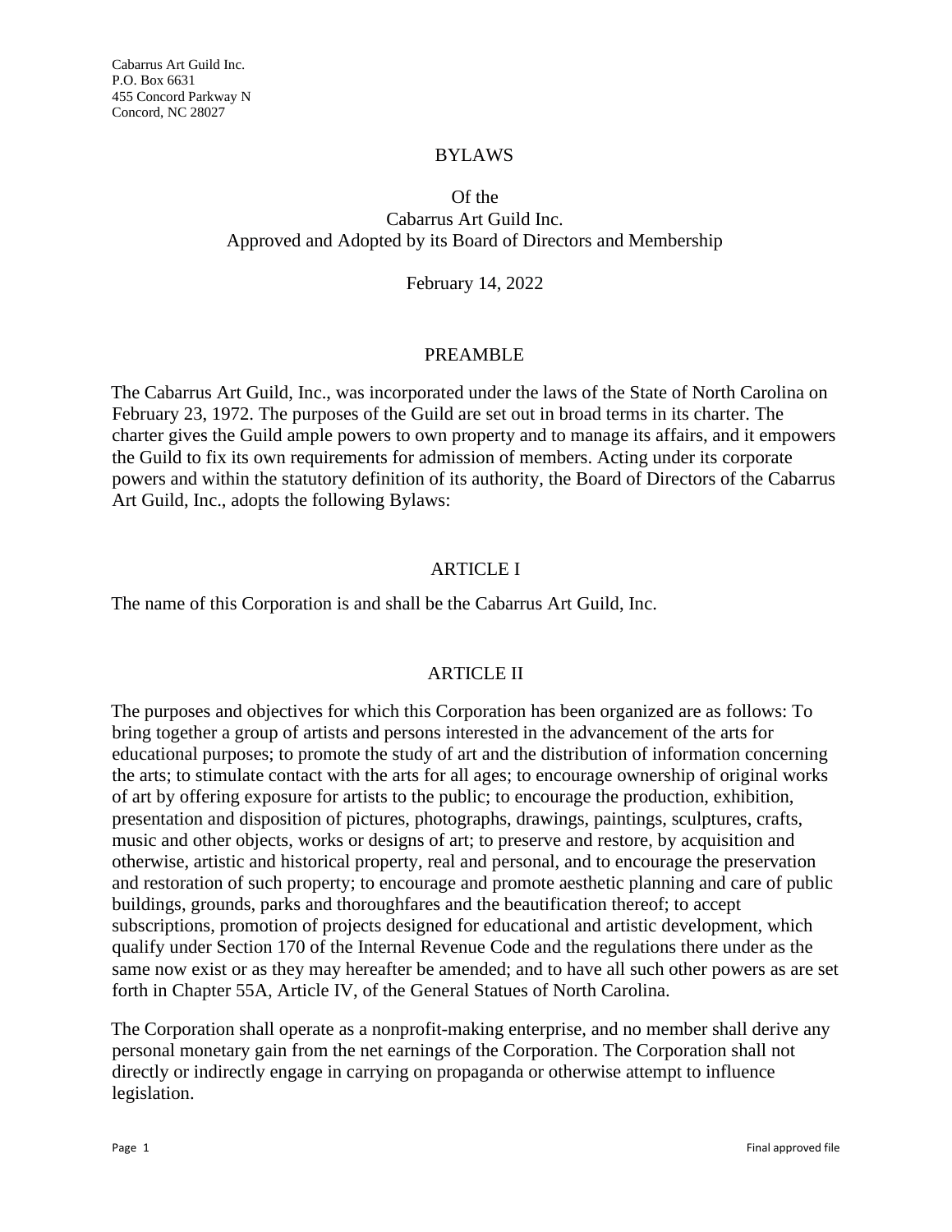Cabarrus Art Guild Inc. P.O. Box 6631 455 Concord Parkway N Concord, NC 28027

#### **ARTICLE III**

- 1. The membership of this Corporation shall be composed of those persons who accept the purposes of the Corporation as stated in Article III the Certificate of Incorporation whose application for membership in the Guild has been passed upon by the standing committee on membership. That committee has power to admit eligible applicants to the appropriate class of membership as follows:
	- a. Active annual members shall be persons over 18 years of age, residing in Cabarrus County, North Carolina, or one of the five contiguous counties, who are interested in artists, musicians or craftsmen; their work and whose current annual dues as specified board of directors are up to date, and who regularly attend meetings and participate in programs offered by the Guild. They shall be entitled to show their work, in accordance with the current regulations pertaining to the Corporation, in exhibitions which are simply endorsed by the Corporation and those exhibitions that feature special media outside the line of work of such member.
	- b. Club and organization members shall be from such clubs and organizations within the geographical area, described in subparagraph (a) that donate an  $\langle$ as much as $\rangle$  amount per year as currently set by the board of directors. Such club or organization shall elect a representative who upon being certified by their club or organization as such representative, shall be entitled to vote on any matters presented to the membership and to hold office in the Corporation if over 18 years of age and residing in the geographical area stated in subparagraph (a).
	- c. Patron members shall be persons who donate an  $\langle$  as much as amount per year as currently specified set by the Board of Directors. They shall be entitled to vote on all matters presented to the membership and to hold office in the Corporation if over 18 years of age at residing in the geographical area stated in subparagraph (a).
	- d. Corporate Patron members shall be Corporations, foundation trusts and bodies of politic which donate an <as much as> amount per year and currently set by the board of directors. Each shall be entitled to receive all written communications to the membership and to have a representative attend all meetings of the Guild with the right to speak on all matters but who shall not be permitted to vote.
	- e. Life members shall be those persons, 18 years of age or older, who make a single contribution of \$500.00 or more in money or those persons who pledge the contribution of \$500.00 or more in money and complete the delivery of said amount in four consecutive annual installments of not less than \$125.00 each. A life member shall not be obliged to make any additional contribution after attaining such status but shall have full membership privileges, included the right to speak, make motions and vote, in all meetings of the Guild whether initially or thereafter a non-resident of the geographical area stated in subparagraph (a). However, a life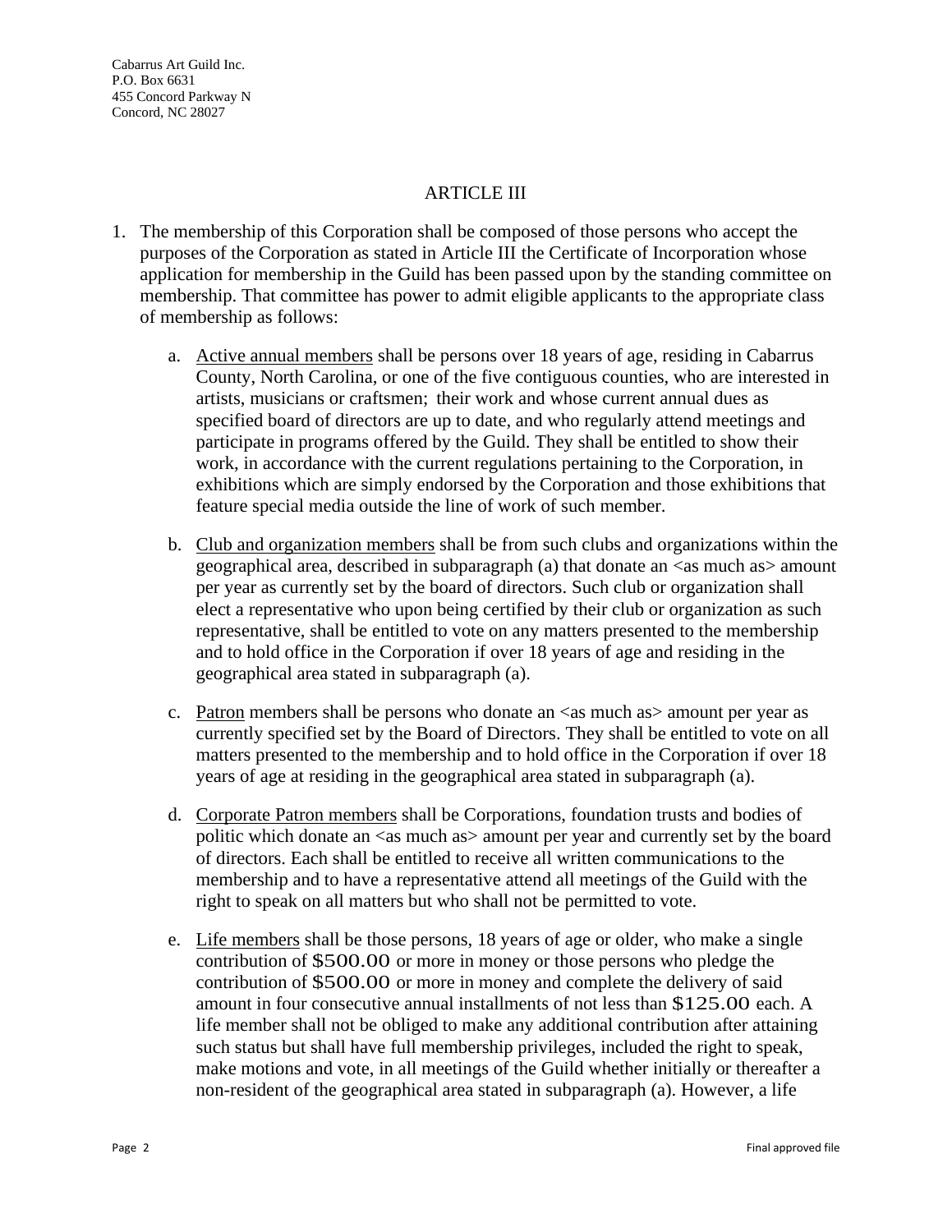member shall be ineligible to hold office or be a director of the Guild while living outside same previously stated area.

- f. Junior Members shall be 16 or 17 years of age meeting other qualifications as members will be members but will not be eligible to vote or to hold office.
- 2. The membership year shall run from July  $1<sup>st</sup>$  until June 30 of the next succeeding year. If a membership donation shall not have been received on or before the 2<sup>nd</sup> Thursday in July, the member will be dropped from the roll and shall not be entitled to receive communications, to exhibit, or to vote until their membership donation is received by the Treasurer. Late fee of an amount determined by the Board of Directors will be adhered to according to specified schedule. This amount should be determined and reviewed annually by the Board of Directors.
- 3. In addition to the foregoing, the Board of Directors, in their unanimous judgment, may elect to Honorary membership anyone who has rendered such distinctive service to the arts or to this Guild worthy of such an honor or whose activities in the arts have shown themselves to 'be such that the Guild would be honored to recognize such activities in electing that person in this special membership classification. Honorary members being elected by the Board of Directors are not passed upon by the Committee on Membership. Honorary members have the right to attend all meetings of the Guild and to speak, but they are not entitled to make motions or vote; they are not obliged to make any monetary contribution.

## ARTICLE IV

- 1. Each member shall abide by all the terms and conditions set forth in these Bylaws and the regulations and limitations promoted by the Corporation's duly elected or appointed officers or committees.
- 2. Willful failure to abide by the Bylaws and regulations of the Corporation, or conduct detrimental to the interests, property, safety or welfare of other members, amounting to culpable negligence, shall be grounds for the summary expulsion of any member found guilty thereof by the Board of Directors. Upon expulsion, such former member shall be ineligible for consideration for future membership for an interval of five (5) years.

## ARTICLE V

1. The annual membership meeting of this Corporation, at which there shall be election of directors, shall be held on the second Thursday of the month of April or if such day be a holiday, on the next day thereafter with nominations for directors' to be made by the second Thursday in February. There will be a transition period during the months of May and June so the new directors may assume their duties in July without disruption to the business of the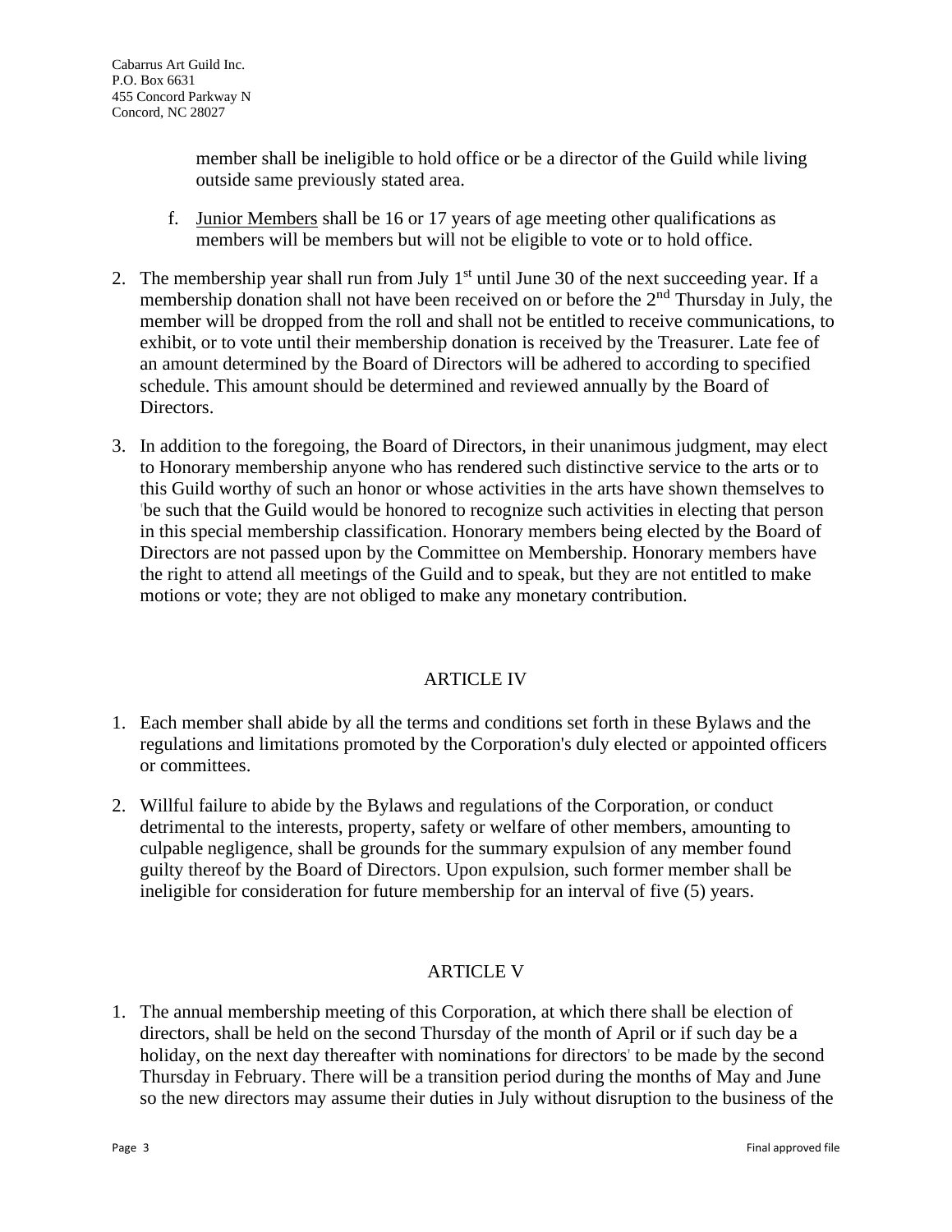Corporation. Annual membership meetings shall be held at such location in Cabarrus County, North Carolina, as the Executive Committee, from year to year, may specify.

- 2. Regular meetings shall be held on the dates and the place and hours specified by the Executive Committee, and after being specified by said Committee, further notice thereof need not be given unless there be occasion for change.
- 3. Special meetings may be called by the President at their discretion. Notices of such meetings shall be given to all members, as provided above, at least five (5) days prior to the scheduled meeting date. Such notice shall state the reason for the meeting, and the business to be transacted, and business transacted shall be limited to that stated in the call.
- 4. The President shall cause a special meeting to be called at the request of three-fifths of the members of the Board of Directors or at the request of fifty-one per cent (51%) of the members of the Corporation, and such requests must be made in writing to the President at least ten (10) days before the requested scheduled date.
- 5. The presence of twenty percent (20%) of the active members of the Corporation entitled to vote shall be necessary to constitute a quorum for special called meetings. Adjournment for lack of a' quorum may be made by those present to reconvene on a date fixed by them. Notice of such date shall be sent to all absent members.

## ARTICLE VI

At all meetings, except for the election of Directors, all votes shall be made by voice. Election of Directors shall be by secret ballot. The Chairperson at any meeting may substitute voting by ballot if this seems expedient on any question.

## ARTICLE VII

"Robert's Rules of Order", latest edition, shall be recognized as the authority for the government and conduct of meetings of the Corporation and its committees.

## **ARTICLE VIII**

Ordinarily, the order of business shall be:

- 1. Determination of quorum by roll call or otherwise
- 2. Reading of the minutes of the previous meeting
- 3. Committee reports
- 4. Reports of officers
- 5. Old and unfinished business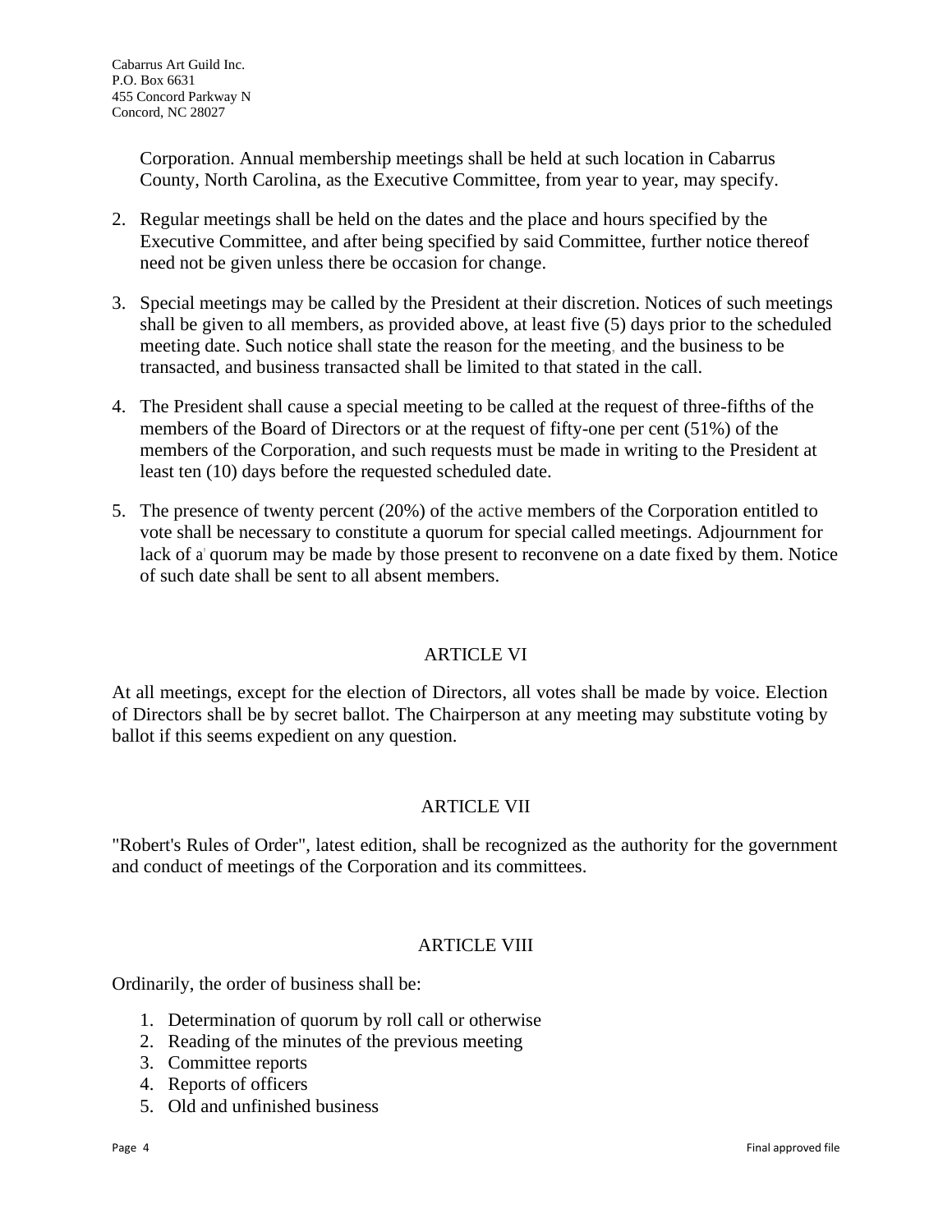### 6. New business

Any question about priority or order of business shall be directed to the Chairperson without debate.

### ARTICLE IX

- 1. The affairs of this Corporation shall be managed by a Board of Directors; the members of which must have their principal place of abode within the geographical area of the six counties of North Carolina to which active membership in the Guild is limited. The Board of Directors shall consist of the Executive Committee (President, Vice President, Secretary, Secretary of Communications, Treasurer and one Director-at-Large) and a number of other members to be determined by the Executive Committee each year. The other members may include but are not limited to, past Presidents, standing Committee Chairs and Special Committee Chairs.
- 2. Term of office of Directors shall be two (2) years. Any director may be re-elected for one (1) consecutive term.
- 3. Directors shall be chosen at the annual meeting by a majority vote of those present.
- 4. The Board of Directors may make such rules and regulations covering its meetings as it may deem necessary. The President of the Corporation shall be Chairperson of the Board of Directors.
- 5. Vacancies on the Board may be filled by the remaining members of the Board until the next annual membership meeting.
- 6. A director may be removed with or without cause by a two-thirds vote of the members of the Corporation at a special meeting called for that purpose or at a regular meeting provided notice of the proposed action is given the members five (5) days prior to the meeting.
- 7. Should any member of the Board of Directors absent themselves unreasonably for three (3) consecutive meetings of the Board of Directors without sending a communication to the President or Secretary stating their reason for so doing, and if their excuse should not be accepted by the members of the Board, their seat on the Board may be declared vacant and the President may forthwith proceed to conduct an election of another member to the vacant seat.
- 8. An Executive Committee responsible to the Board of Directors and consisting of six members which shall include the President, Vice President, Secretary, Secretary of Communications, Treasurer and one Director at large (who shall be selected by vote of the Board of Directors) shall manage the affairs of the Corporation requiring attention between meetings of the Board of Directors. Action by said committee shall require the affirmative vote of two-thirds of the members thereof. It may make such other rules and regulations covering its meetings as it may deem necessary.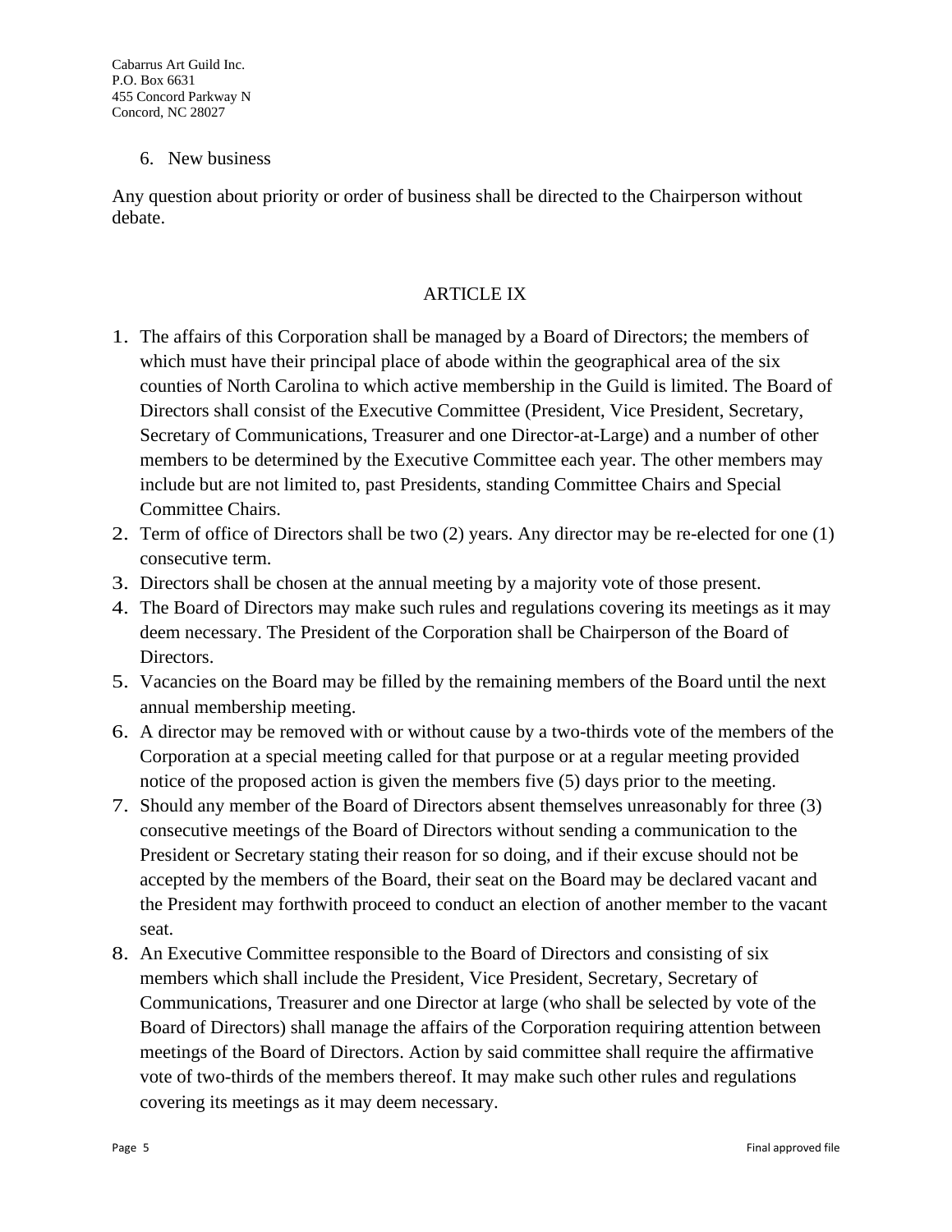### **ARTICLE X**

- 1. The officers shall consist of a President, Vice President, Secretary, Secretary of Communications and Treasurer. These officers shall be elected at the annual meeting of the Board of Directors, shall take office upon election, and shall hold such office until the next annual meeting or until their successors are elected and qualified. No officer shall hold the same office for more than two consecutive terms.
- 2. President, the following are the main responsibilities of the President of the Cabarrus Art Guild. These duties are not all inclusive, other duties may arise as needed.
	- a) Presides over all membership meetings
	- b) Calls at least one all members meeting per year and four Board of Directors meetings per year
	- c) With Board approval, appoints all committees
	- d) Is an ex officio on all committees except for any nominating committees
	- e) Authorized to sign papers in the name of the Corporation as may be directed by the Board of Directors
	- f) Attends meetings on the behalf of Cabarrus Art Guild
	- g) Applies for Grants in support of Cabarrus Art Guild
	- h) Acts as "Primary Agent" for the Cabarrus Art Guild. (There is a document filed in the Secretary of State's office in Raleigh and must be kept current each time a new President of the Guild takes office.)
	- i) Acts as Chair of the Board of Directors. Sees that the corporate responsibilities are adequately provided for and has such powers as may be reasonably construed as belonging to the Chief Executive of a corporation
	- j) Board of Directors is the Executive Committee (6 members being Officers of Cabarrus Art Guild and one At-Large member)
	- k) Prepares and sends letters to donors
	- l) Welcomes new members via email
	- m) Authorized to sign checks and is listed as officer on investment accounts with other officers
	- n) Serves on the Executive Committee
- 3. The Vice President The following are the main responsibilities of the Vice President of the Cabarrus Art Guild. These duties are not all inclusive, other duties may arise as needed. The Vice-President shall exercise the office of the President in the absence of the President. They shall serve as the Program coordinator. A committee may be formed if deemed necessary. They work to locate outside sources to conduct free demonstrations on behalf of the Guild, in order to further educate the public and CAG members. They greet guests at Guild events and introduces them to the membership. They serve on the Executive Committee.
- 4. The Secretary The following are the main responsibilities of the Secretary. The Secretary records the minutes of board meetings and distributes to Board members. They maintain all records of Cabarrus Art Guild, and are authorized to sign papers of the Corporation as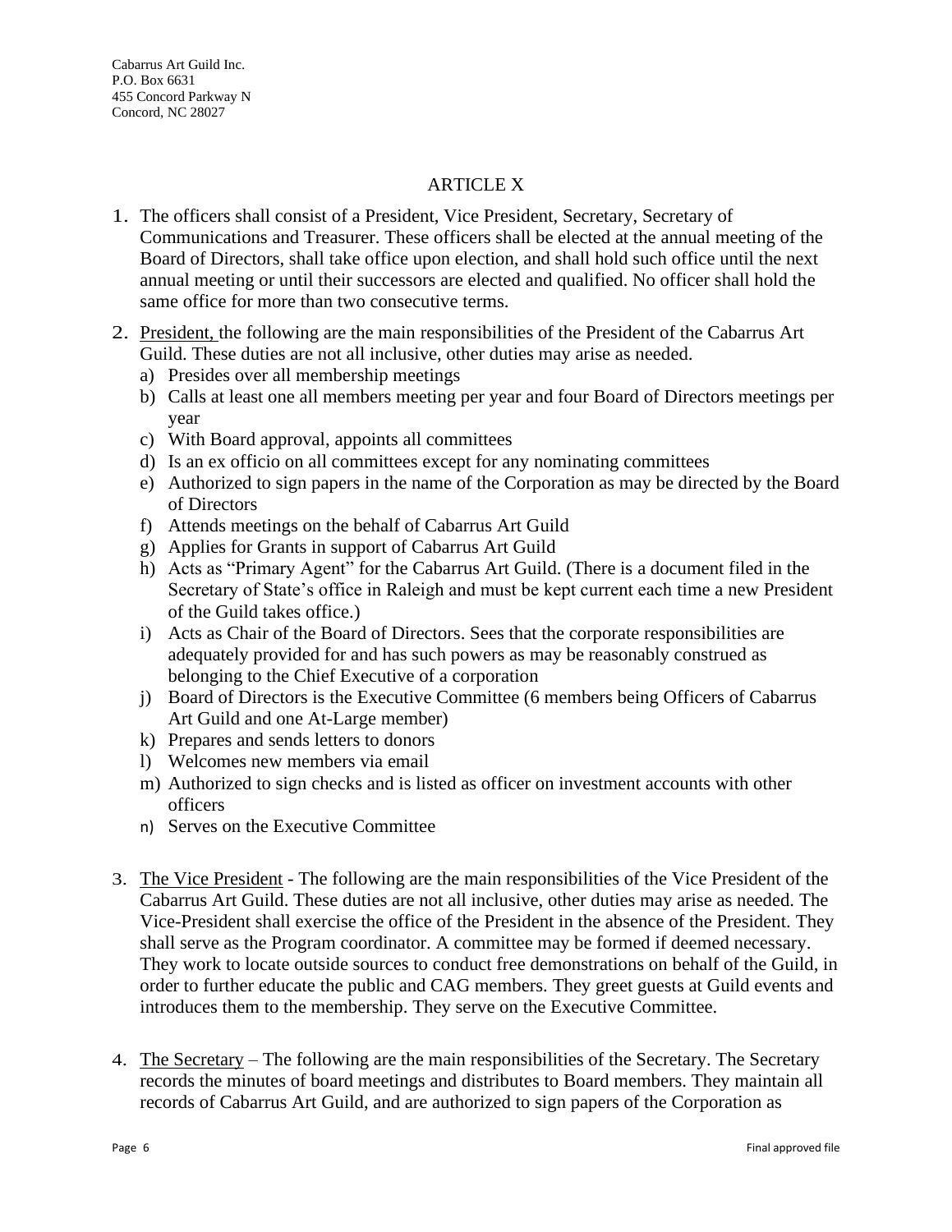directed by the Board of Directors. They preside at meetings in the absence of the President and Vice President. They serve on the Executive Committee.

- 5. The Secretary of Communications is a Marketing and Communications Role at the Cabarrus Art Guild. This person facilitates digital communications methods using email, website, mass email campaigns and social media. The Communications Chair's goal is to keep people informed and interested in the Guild and its mission while keeping the Guild's message and image consistent. Tasks included within the purview of the Chair are: Communications to members, the public (our emailing list); Maintains Social Media Image, message and communications; Maintains Website @ www.CabarrusArtGuild.org. Oversees all changes made to website and works directly with webmaster); Keeps events and news updated for public viewing; Oversees the Guild's email account; Manages online meeting tools; Creates and distributes Monthly Digital Newsletter; Maintains Electronic contact lists; Serves on various teams to support the Guild's mission. The Communications Chair has the authority to delegate these or any other tasks to other committees, chairs or Guild Members. They shall serve on the Executive Committee.
- 6. The Treasurer the following are the main responsibilities of the Treasurer. The Treasurer shall have the care and custody of all moneys belonging to the Corporation and shall cause such moneys to be deposited in a regular business bank or trust company. They shall be one of the officers signing checks or drafts of the Corporation, and they shall exercise all duties of the office of Treasurer. They may be bonded, at the discretion of the Board of Directors. The financial records of the Treasurer shall be audited annually by an auditing committee appointed by the President. They shall receive and inform the Secretary and Secretary of Communications of all membership donations and other donations, make payment of bills, and render statements at the annual meeting showing the financial status of the Corporation. They prepare monthly sales reports and issues checks to artists for art sales. They shall keep books of the Corporation, which shall be submitted to the Board of Directors at least twice yearly. They shall preside at meetings in the absence of the President, the Vice President and the Secretary or Secretary of Communications. Maintains an up-to-date list of the roster of all members in good standing and furnishes this list to the Board of Directors. They serve on the Executive Committee.
- 7. Vacancies occurring in any of the offices during the year shall be filled by election by the Board of Directors and such officers shall hold office until the next annual meeting, or until their successors are elected and qualified.

## ARTICLE XI

No officer or member of the Board of Directors shall receive any salary or compensation for reason of their office, but nothing herein contain shall be construed to prevent an officer or director from receiving compensation from the Corporation for duties other than as an officer or director.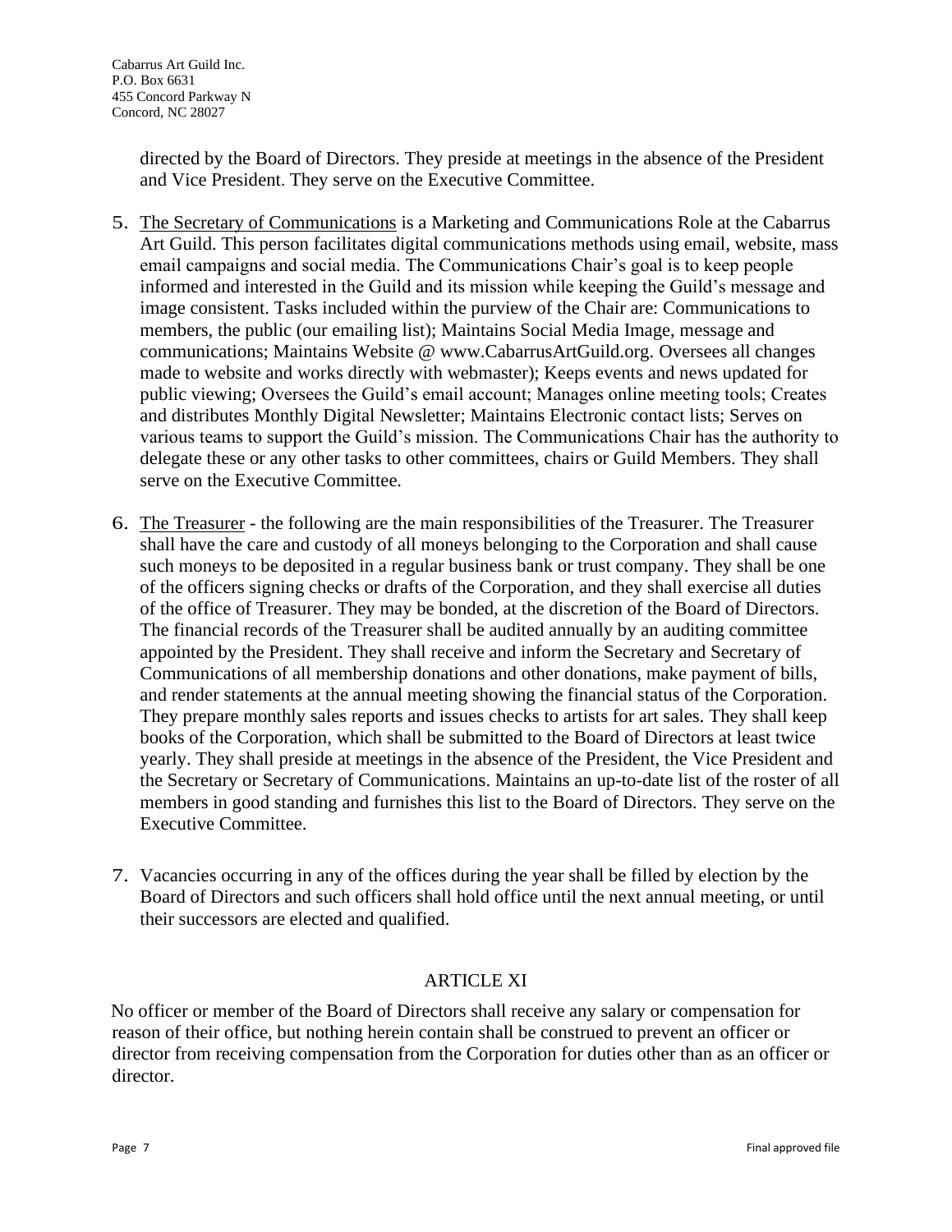### ARTICLE XII

- 1. The President shall, with the approval of the Board of Directors appoint such standing and special committees as they may deem necessary. The President shall be notified of all committee meetings and shall have the right to attend their sessions as a member ex officio.
- 2. The membership committee shall have initial and final authority to determine whether any applicant for membership in the Guild is believed to accept the purposes of the Corporation as stated in Article III of the Certification of Incorporation, whether an applicant for active membership meets the residence and age requirements stated in paragraph 1(a) of Article III of those Bylaws, and whether patron members and the representative of a club or organization member meet the residence requirements entitling such individual to vote and hold office.
- 3. There shall be standing exhibition committees whose purpose shall be to locate space, to supervise and to complete the presentation of all exhibitions sponsored by the Corporation. The chairs of the standing exhibition committees shall be at-Large Board Directors. Members in good standing will also serve on these committees. It shall be the duty of the exhibition committees to adhere strictly to the provisions of these Bylaws. If any work of art is sold during any exhibition, the Cabarrus Art Guild, Inc. will be paid a commission percentage set forth by the exhibition committee and approved by the Board of Directors.
- 4. There shall be a standing program committee whose purpose shall be to arrange for and execute a definite program of education in the arts. The Vice President and one At-Large Director of this Corporation and additional members in good standing may serve on this committee. The program committee may work with the exhibition committee on touring exhibitions.
- 5. All committees shall act on their own initiative as much as possible, and these Bylaws shall be construed as providing general powers to all committees within their appointed agencies, provided that all committees function in accordance with definite policies approved and outlined by the Executive Committee and Board of Directors.

## ARTICLE XIII

Gifts and donations shall be received by the Treasurer of the Corporation. In the event that any donor shall give certain directions regarding the time, manner, amounts and conditions of the application or disposition of such gifts or donations or of the principal or income thereof by the Corporation, or otherwise shall curtail, as respects such gift or donation, the Board of Directors shall have power (1) to accept such gift or donation strictly in accordance with the provisions incident to such gift or donation or (2) to decline the gift or donation. Under no circumstances shall the Board of Directors accept any such gift or undertake the administration or disposition thereof unless the administration of the gift is within the scope of accepted ethics and practice.